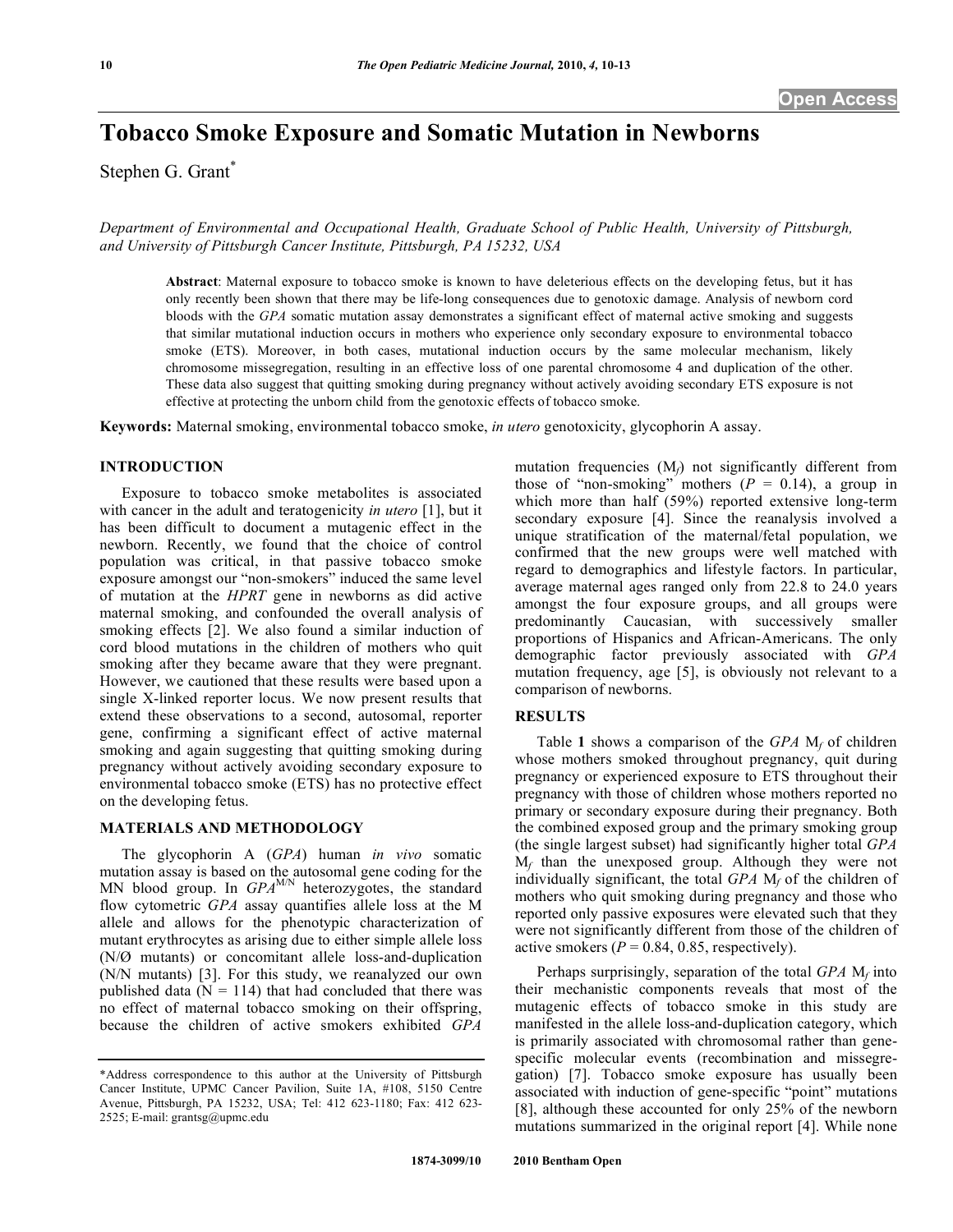| <b>Maternal Exposure</b>   | N  | <b>GPA</b> $M_f$ ( <b>x</b> 10 <sup>-6</sup> ) |        |              | P <sup>1</sup> | $P^2$     |
|----------------------------|----|------------------------------------------------|--------|--------------|----------------|-----------|
|                            |    | $Mean \pm SD$                                  | Median | Range        |                |           |
| a) Total GPA $M_f^3$       |    |                                                |        |              |                |           |
| unexposed                  | 14 | $5.3 \pm 2.6$                                  | 4.7    | $0.14 - 1.9$ |                |           |
| passive only               | 20 | $6.6 \pm 2.7$                                  | 6.2    | $3.2 - 13.6$ | 0.086          |           |
| quit during pregnancy      | 11 | $7.0 \pm 4.1^4$                                | 6.8    | $3.2 - 16.4$ | 0.22           |           |
| smoked throughout          | 48 | $6.8 \pm 3.1^5$                                | 6.3    | $2.4 - 18.0$ | 0.049          | 0.042     |
| b) GPA $N/\mathcal{O} M_f$ |    |                                                |        |              |                |           |
| unexposed                  | 18 | $3.6 \pm 2.6$                                  | 2.9    | $0.8 - 12.2$ |                |           |
| passive only               | 26 | $4.0 \pm 2.3$                                  | 3.7    | $1.2 - 10.2$ | 0.35           |           |
| quit during pregnancy      | 12 | $4.0 \pm 2.3$                                  | 3.4    | $1.4 - 8.4$  | 0.51           |           |
| smoked throughout          | 58 | $4.1 \pm 2.1$                                  | 4.1    | $0.4 - 10.4$ | 0.25           | 0.25      |
| c) GPA $N/N M_f^3$         |    |                                                |        |              |                |           |
| unexposed                  | 14 | $1.7 \pm 0.92$                                 | 1.8    | $0.6 - 3.4$  |                |           |
| passive only               | 20 | $2.6 \pm 1.4$                                  | 2.3    | $0.2 - 5.4$  | 0.061          |           |
| quit during pregnancy      | 11 | $3.0 \pm 2.7^4$                                | 2.8    | $0.6 - 10.2$ | 0.089          |           |
| smoked throughout          | 48 | $2.9 \pm 2.2^5$                                | 2.8    | $0.1 - 13.8$ | $0.016^6$      | $0.014^6$ |

**Table 1.** *GPA* **M***f* **in Newborns with and without Exposure to Tobacco Smoke Metabolites** *in Utero*

 $\frac{1}{2}$ Specific exposed group *vs* unexposed *GPA* M<sub>f</sub>, Mann-Whitney *U* test<sup>2</sup>Combined exposed groups *ys* unexposed *GBA* M<sub>r</sub>. Mann Whitney *U* t

Combined exposed groups *vs* unexposed *GPA* M*f*, Mann-Whitney *U* test 3

<sup>3</sup>Excluding babies of mothers with NN blood type <sup>4</sup>Excluding outlier with *GPA* N/N M<sub>f</sub> of 231.5  $\times$  10<sup>-6</sup>

<sup>5</sup>Excluding outlier with *GPA* N/N  $M_f$  of 63.9  $\times$  10<sup>-6</sup>

<sup>6</sup>Statistically significant ( $P < 0.05$ ) after adjustment for multiple comparisons [6].

of the exposed groups exhibited significantly elevated frequencies of simple allele loss mutants, for loss-andduplication mutants the probabilities of significance of all comparisons between exposed populations and unexposed controls improved over the result with total *GPA* M*f*, although, once again, only primary maternal smoking was lower than 0.05. As was observed with the total *GPA* M*f*, the N/N M*f* of the three tobacco exposed groups were not significantly different, and, combined, were significantly higher than the unexposed group.

#### **DISCUSSION**

 Overall, our findings of significant induction of prenatal mutation at the *GPA* locus associated with maternal smoking largely reiterate our previous findings with the only other widely applied human somatic mutation assay, the *HPRT* assay [2]. Although this strengthens the evidence for the transplacental genotoxicity of maternal tobacco smoke, both active and environmental, these assays should be considered as complementary tests, in that they reflect somewhat distinct mechanisms of mutagenicity. Although loss of *HPRT* activity is not considered inviable at the cellular level, there is convincing evidence for age-related selection against HPRT-deficient cells at the organismal level [9,10], as well as clear restrictions on mechanisms, such as chromosome loss and deletion, that affect adjacent genes and genetic material [11]. On the other hand, the *HPRT* gene has cryptic VDJ recombinase recognition sequences that direct specific removal of exons 2 and 3, making this gene a reporter for mutations occurring due to "illegitimate" recombinase

activity [12]. So, whereas gene-specific mutations are the major detectable lesion at the *HPRT* gene, including those occurring *via* illegitimate VDJ recombination, such "classical" mutations appear to contribute negligibly to mutation (or "loss of heterozygosity") at autosomal loci such as *GPA* [13]. Instead, the major mechanisms of "mutation" at such loci have been found to be chromosome missegregation [14], epigenetic gene inactivation [15] and homologous recombination [16].

 In previous studies of *in utero* mutation at the *HPRT* locus in cord blood T-lymphocytes, we found that tobacco smoke exposure, both primary and *via* ETS, resulted in increased frequencies of both small, non-structural mutations (assumed to be point mutations) and those caused by illegitimate VDJ recombination, a mechanism that should not be possible in other cell-types, such as the erythroid lineage that uniquely expresses *GPA* [2,17,18] (or in amniocytes, despite a recent study [19]). We specifically did not observe an increase in structural mutations caused by random chromosomal deletions or rearrangements. While the increase in allele loss-and-duplication mutants observed in this study may have occurred by homologous recombination or chromosomal missegregation [7], the concurrent *HPRT* assay results [2] suggest that generalized recombination is not affected by tobacco exposure. Chromosomal missegregation, however, cannot be detected at the hemizygous X chromosome-linked *HPRT* locus, and recent studies have shown that tobacco smoke does affect chromosomal segregation [20]. Another recent study also found that maternal tobacco smoke exposure was associated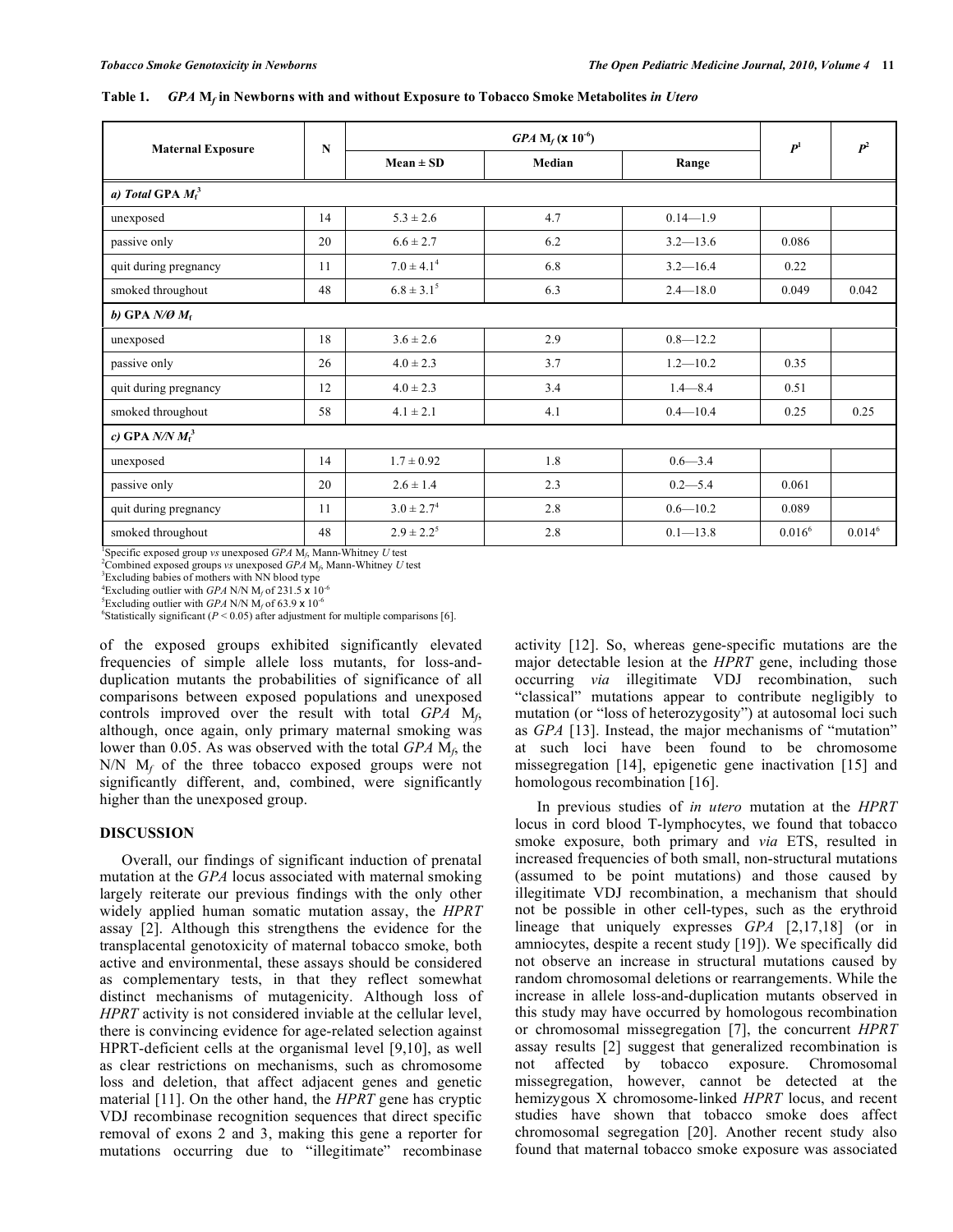with higher *GPA* mutation frequencies [21]. In this study, however, the effect was confined to the allele loss class of mutations, which may also occur by chromosome missegregation (simple non-disjunction), or by the same type of classical point mutations observed at the *HPRT* locus. We have previously found that sorting out mechanisms in such systems depends on comparing the relative frequencies of mutations of different types [2,22], and, unfortunately, this study did not provide a detailed analysis of *GPA* M*f*.

 In our previous report, we suggested that the maintenance of high mutation levels in the children of women who quit smoking during pregnancy might be associated with ongoing passive exposure. Indeed, in the present study, all but one woman who quit smoking during pregnancy reported ongoing secondary exposure in the home or workplace throughout her pregnancy. Once again, we have categorized a population based on their primary smoking habits without regard for passive exposure. If the women with such ongoing passive exposure who quit actively smoking during pregnancy are added to the passive exposure only category, such passive exposure results in a statistically significant induction of *GPA* allele loss-and-duplication  $M_f$  (*P* = 0.033).

 Of course, these *GPA* data were generated from a subset of the mother/daughter pairs previously analyzed for *in utero* mutation at the *HPRT* locus [2,4], with limitations on both the overall population size, and the size of the stratification classes, particularly the unexposed controls. Also, unlike the *HPRT* mutation analysis, these subjects were all derived from the same population, mothers delivering at University Hospital in Denver, Colorado, USA, and therefore represent a geographically limited population of relatively low socioeconomic status. Possible confounding factors therefore include nutrition, other exposures (including radiation due to elevation), lifestyle and workplace, although none of these factors were associated with either *HPRT* or *GPA* M*f* in the original study [4].

#### **CONCLUSION**

 These data confirm and support, at a second, autosomal, locus, our previous finding that both active maternal smoking and passive maternal exposure to ETS induce similar levels and types of genotoxic damage to the developing fetus. Further, it is clear that quitting smoking during pregnancy alone is not sufficient to ameliorate the effects on the baby, since maternal secondary exposure causes the same level and same type of genetic damage as active smoking.

 This study also reiterates the lesson that selection of a proper control population is critical to establishing smoking effects. Indeed, we suggest that any study that failed to demonstrate such a smoking effect without controlling for the possible effects of passive exposure is irredeemably confounded and can no longer be considered valid.

### **ACKNOWLEDGEMENTS**

 This study was supported by grants HD33016 and AD36422 from the National Institute of Child Health and Human Development and by a grant from the University of Pittsburgh Competitive Medical Research Fund.

# **ABBREVIATIONS**

- $ETS = Environmental$  tobacco smoke
- $GPA = Glycoplorin A$
- HPRT = Hypoxanthine-guanine phosphoribosyl transferase
- $M_f$  = Mutation frequency (frequencies)

#### **REFERENCES**

- [1] IARC Working Group on the Evaluation of Carcinogenic Risks to Humans. Tobacco smoke and involuntary smoking. IARC Monogr Eval Carcinogen Risks Hum 2004; 83: 1-1438.
- [2] Grant SG. Qualitatively and quantitatively similar effects of active and passive maternal tobacco smoke exposure on *in utero* mutagenesis at the *HPRT* locus. BMC Pediatr 2005; 5: 20.
- [3] Grant SG. The *GPA in vivo* somatic mutation assay. Method Mol Biol 2005; 291: 179-95.
- [4] Manchester DK, Nicklas JA, O'Neill JP, *et al*. Sensitivity of somatic mutations in human umbilical cord blood to maternal environments. Environ Mol Mutagen 1995; 26: 203-12.
- [5] Akiyama M, Kyoizumi S, Hirai Y, Kusonoki Y, Iwamoto KS, Nakamura N. Mutation frequency in human blood cells increases with age. Mutat Res 1995; 338: 141-9.
- [6] Hochberg Y. A sharper Bonferroni procedure for multiple tests of significance. Biometrika 1988; 75: 803-4.
- [7] Grant SG, Bigbee WL. *In vivo* somatic mutation and segregation at the human glycophorin A (*GPA*) locus: phenotypic variation encompassing both gene-specific and chromosomal mechanisms. Mutat Res 1993; 288: 163-72.
- [8] Hackman P, Hou SM, Nyberg F, Pershagen G, Lambert B. Mutational spectra at the hypoxanthine-guanine phosphoribosyltransferase (*HPRT*) locus in T-lymphocytes of nonsmoking and smoking lung cancer patients. Mutat Res 2000; 468: 45-61.
- [9] Albertini RJ, DeMars R. Mosaicism of peripheral blood lymphocyte populations in females heterozygous for the Lesch-Nyhan mutation. Biochem Genet 1974; 11: 397-411.
- [10] Samuel K, Clarke AR, Ansell JD, Hooper ML. Age-dependent selection against hypoxanthine phosphoribosyl transferase-deficient cells in mouse haematopoiesis. Development 1993; 188: 859-63.
- [11] O'Neill JP, Hunter TC, Sullivan LM, Nicklas JA, Albertini RJ. Southern-blot analyses of human T-lymphocyte mutants induced *in vitro* by γ-irradiation. Mutat Res 1990; 240: 143-9.
- [12] Fuscoe JC, Zimmerman LJ, Harrington-Brock K, Moore MM. Deletion mutations in the *hprt* gene of T-lymphocytes as a biomarker of rearrangement important in human cancers. Carcinogenesis 1994; 15: 1463-6.
- [13] Gallie BL, Worton RG. Somatic events unmask recessive cancer genes to initiate malignancy. J Cell Biochem 1986; 32: 215-22.
- [14] Cevantes RB, Stringer JR, Shao C, Tischfield JA, Stambrook PJ. Embryonic stem cells and somatic cells differ in mutation frequency and type. Proc Natl Acad Sci USA 2002; 99: 3586-90.
- [15] Grant SG, Campbell CE, Duff C, Toth SL, Worton RG. Gene inactivation as a mechanism for the expression of recessive phenotypes. Am J Hum Genet 1989; 45: 619-34.
- [16] Turner DR. Grist SA, Janatipour M, Morley AA. Mutations in human lymphocytes commonly involve gene duplication and resemble those seen in cancer cells. Proc Natl Acad Sci USA 1988; 85: 3189-92.
- [17] Finette BA, O'Neill JP, Vacek PM, Albertini RJ. Gene mutations with characteristic deletions in cord blood T-lymphocytes associated with passive maternal exposure to tobacco smoke. Nat Med 1998; 4: 1144-51.
- [18] Keohavong P, Xi L, Day RD, *et al*. *HPRT* gene alterations in umbilical cord blood T-lymphocytes in newborns of mothers exposed to tobacco smoke during pregnancy. Mutat Res 2005; 572: 156-66.
- [19] de la Chica RA, Ribas I, Giraldo J, Egozcue J, Fuster C. Chromosomal instability in amniocytes from fetuses of mothers who smoke. JAMA 2005; 293: 1212-22.
- [20] Luo LZ, Werner KM, Gollin SM, Saunders WS. Cigarette smoke induces anaphase bridges and genomic imbalances in normal cells. Mutat Res 2004; 554:375-85.